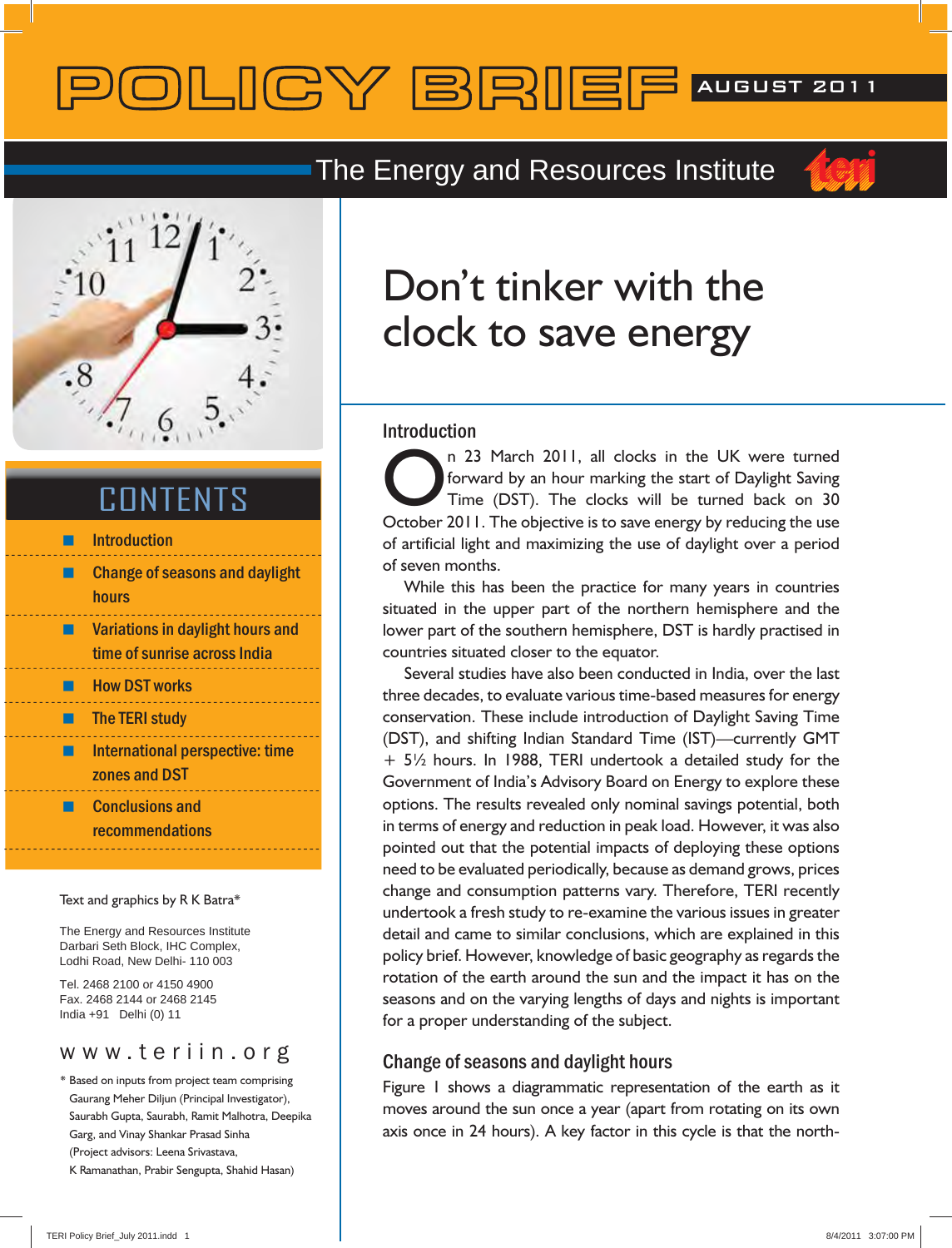

**Figure 1 Change of seasons and daylight hours**

south axis of the earth is not vertical, but tilted at an angle of 23.5°. It is this tilt, which gives rise to seasons and also to varying lengths of days and nights.

 In December, the axis is tilted away from the sun. The rays shine on a greater part of the southern hemisphere giving rise to a summer season with longer days, compared to the northern hemisphere, which has a corresponding winter season and shorter days. As the earth moves in its orbit, around 21 March the sun's rays impact all parts of the earth equally and every place on earth has a 12-hour day and a 12-hour night. Continuing in its orbit, in June the axis of the earth is tilted towards the sun causing summer (and longer days) in the northern hemisphere and vice-versa in the southern hemisphere. Around 22 September the situation is similar as in March and all places on earth have 12 hours of daylight and 12 hours of night.

 Figure 2 represents an enlarged view of the earth on 21 June, showing the number of

London and New Delhi are in the northern hemisphere; Singapore, almost on the Equator; and Cape Town in the southern hemisphere. The maximum amount of daylight is in London followed by New Delhi, Singapore, and Cape Town. In December, the situation is reversed. Due to its location, Singapore has approximately 12 hours of daylight throughout the year.

daylight hours in four selected cities, of which

 The variation in daylight hours during the year will be least in countries on or close to the equator and will gradually increase according to the distance (latitude) of countries from the equator. The day on which the sun shines longest on the northern hemisphere (around 21 June) is known as the summer solstice and least (around 22 December) as the winter solstice. When the days and nights are of equal length, that is, around 21 March and 22 September, they are known as the spring and autumn equinox, respectively.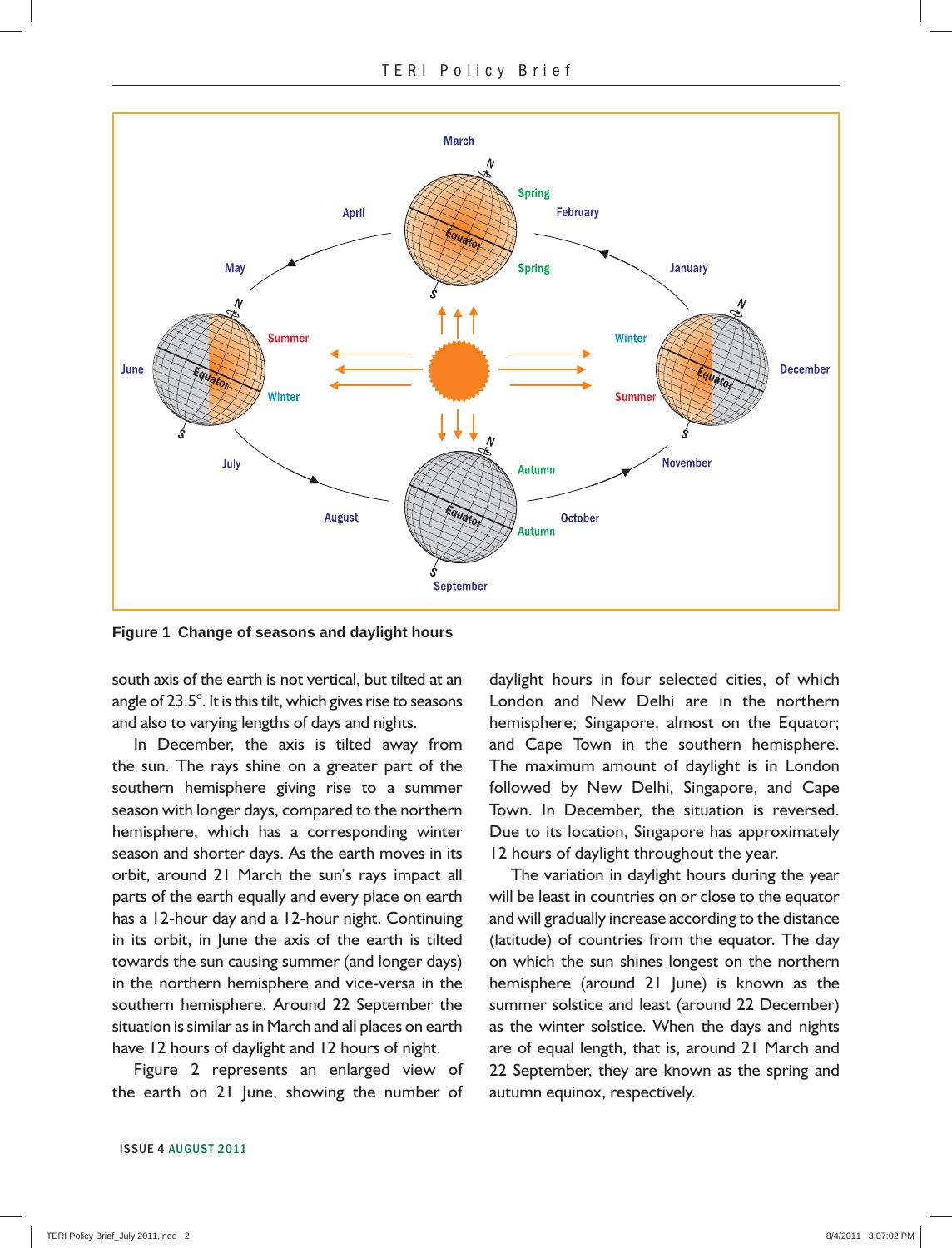

**Figure 2 Summer solstice—daylight hours in four cities**

### **Variations in daylight hours and time of sunrise across India**

The longitude of a place normally dictates the time of sunrise. Places in the east will have an early sunrise and those of which are located in the west will witness a late sunrise according to the clock. However, this is not always the case as it also depends on the time of the year. For example, Figure 3(a) shows sunrise during the winter solstice at Nagpur. The sun has already risen in Shillong, Kolkata, and Varanasi. It has also risen in Bengaluru, which is almost on the same longitude as Delhi where the sun is yet to rise. Figure 3(b) shows the position of sunrise at Nagpur during the summer solstice, and herein, the sun in Delhi has risen earlier than that in Bengaluru. It is only during the spring and autumn equinox that Delhi and Bengaluru have sunrise at the same time—Figure 3(c). As regards the duration of the day, the higher the latitude, the longer the day in summer and shorter the day in winter. For example, on the day of the summer



**Figure 3(a) Winter solstice—variations in daylight hours/sunrise**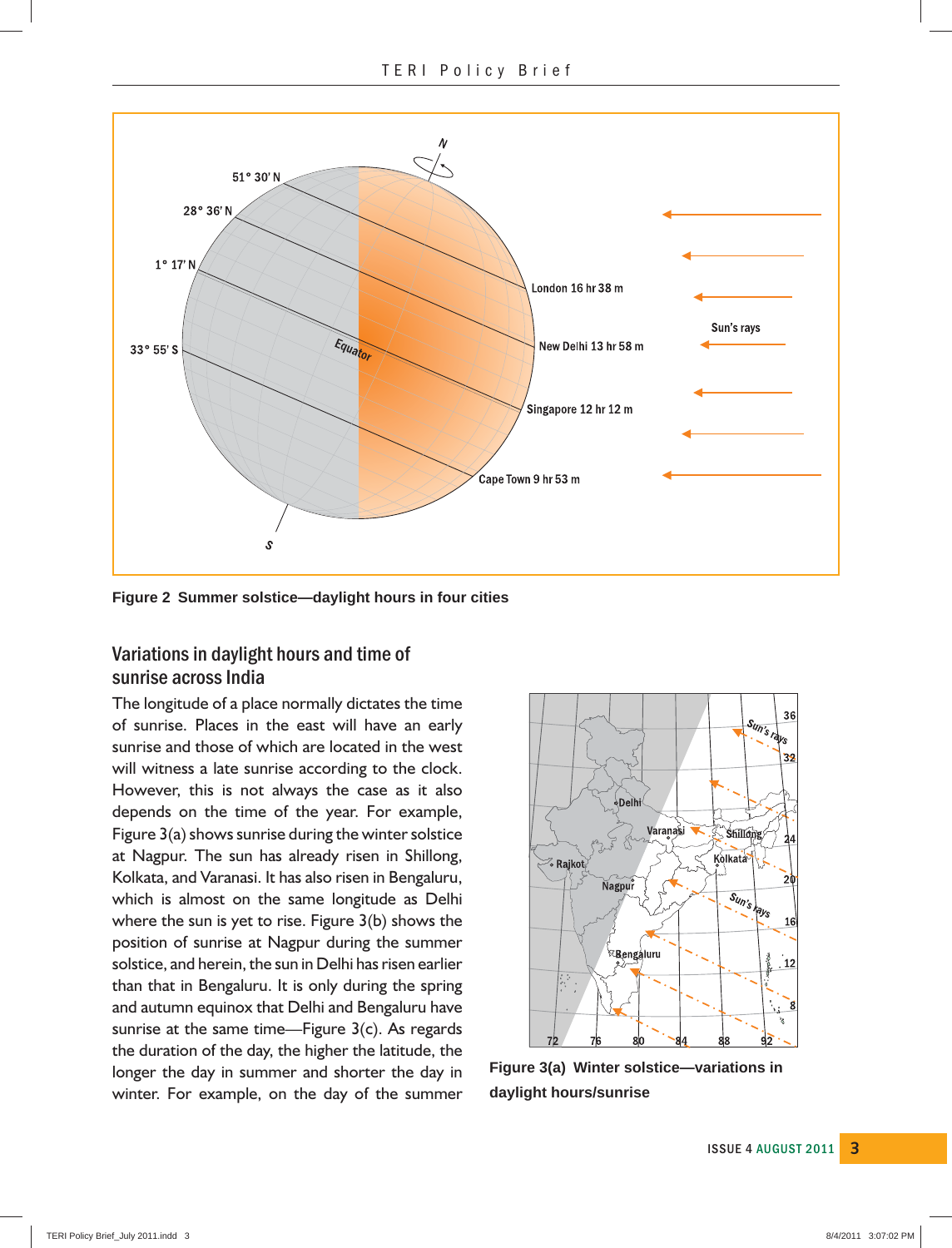

**Figure 3 (b) Summer solstice—variations in daylight hours/sunrise**

solstice the locations with the longest day are Delhi, followed by Shillong, Varanasi, Kolkata, Rajkot, Nagpur, and Bengaluru. The sequence also holds true for the shortest day, which is the winter solstice on 22 December.



**Figure 3 (c) Spring/autumnal equinox variations in daylight hours/sunrise**

#### **How DST works**

The Figure 4 is a very basic illustration of the application of DST in India where the Indian Standard Time (IST) is 5½ hours ahead of GMT. On the first horizontal line, it is assumed that at



**Figure 4 Setting the clock ahead by one hour**

**4 ISSUE 4 AUGUST 2011**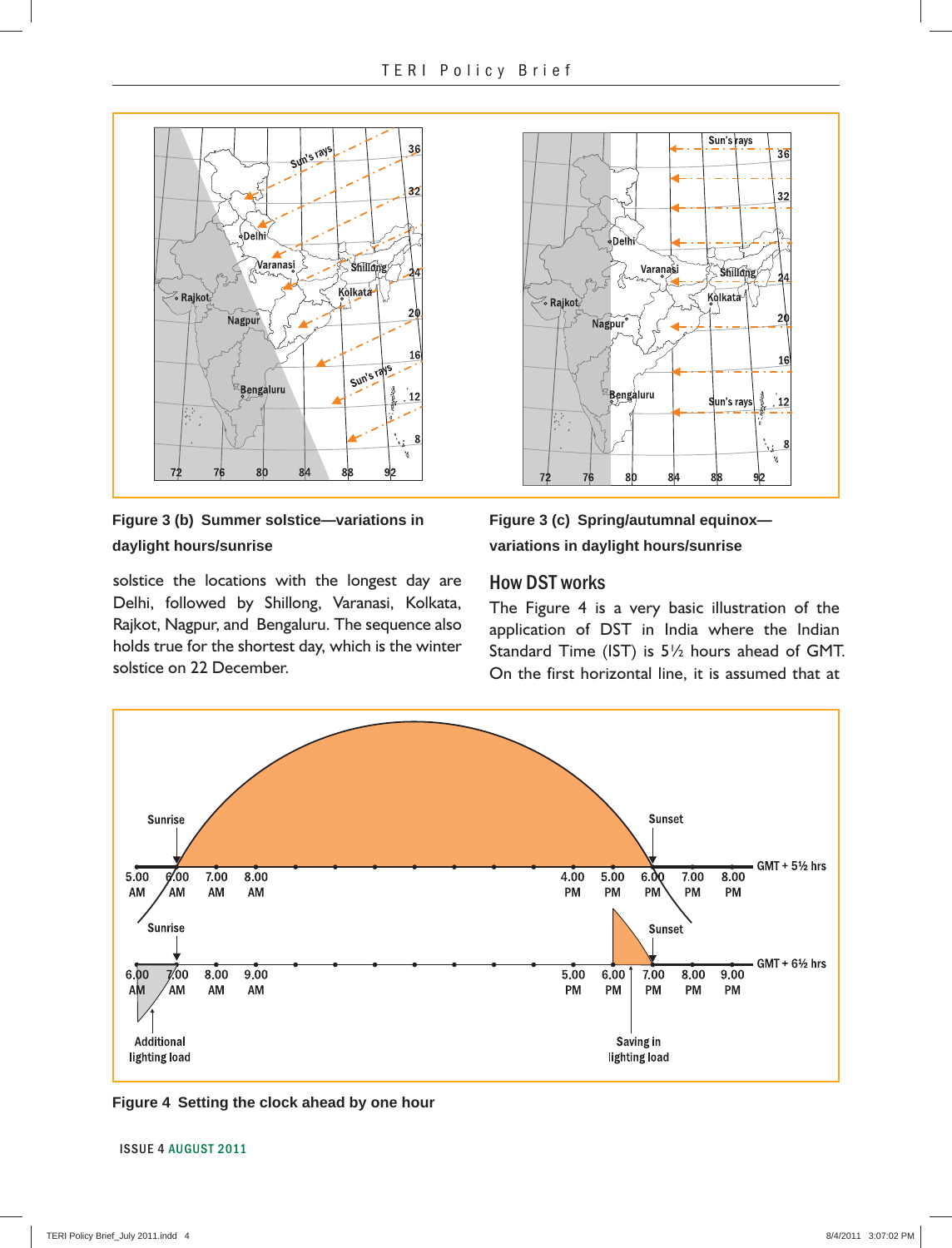a particular location in India sunrise, on a specific day, is at 6 a.m. and sunset is at 6 p.m. A family has to wake up at 6 a.m. so that the child can get ready and reach school by 8 a.m. In the evening, the husband finishes work and reaches home at 6 p.m., that is, sunset. The second line shows an identical situation except that DST has been introduced and clocks have been brought forward by 1 hour (GMT+6½ hrs). Now for the child to reach school by 8 a.m., lights have to be put on between 6 a.m. and 7 a.m., which means an increase in domestic electricity consumption. However, in the evening, the husband reaches home at 6 p.m. and household and other activity can continue till 7 p.m. before lights are switched on. Therefore, there should be a saving in electricity in the evening. If both situations can be balanced, then obviously there is no loss or gain of energy. However, intuitively more people are active and busy towards sunset than at sunrise. Therefore, there should be a greater net saving overall in the electricity consumption.

 In practice, there could be a wide variation in the above situation due to sunrise and sunset times varying from place to place in India (as illustrated earlier), and habits of the people in various regions. It is primarily for this reason that the study undertaken in TERI captures the variations in domestic electricity consumption at sunrise and sunset for India as a whole.

#### **The TERI study**

The following three scenarios were examined for the study:

- *Scenario 1*: Advancing IST by half an hour across the whole of India and for the full 12 months of the year.
- **E** Scenario 2: Introducing DST by advancing IST by half an hour during summer months from April to September (similar to what is done in Europe).
- *Scenario 3*: Creating two time zones comprising:
	- the northern, western, and southern electricity grids with IST set at GMT+5 hrs and
	- the eastern and north-eastern grids set at GMT+6 hrs. These are illustrated in

Figure 5, which also gives the population profile over every 2.5° difference in longitude.

A detailed market survey was carried out in the seven cities including the surrounding districts, as shown in Figure 5, and taken to represent the five grid areas/ country as a whole. A total of 6,600 questionnaires were distributed to determine urban domestic, rural domestic, and commercial lighting demand, which is sun dependent. Industrial demand and other demands were not included as these are predominantly not sun dependent. The timing and use of electricity for each room in each house/commercial building/



**Figure 5 Scenario 3 – Two time zones**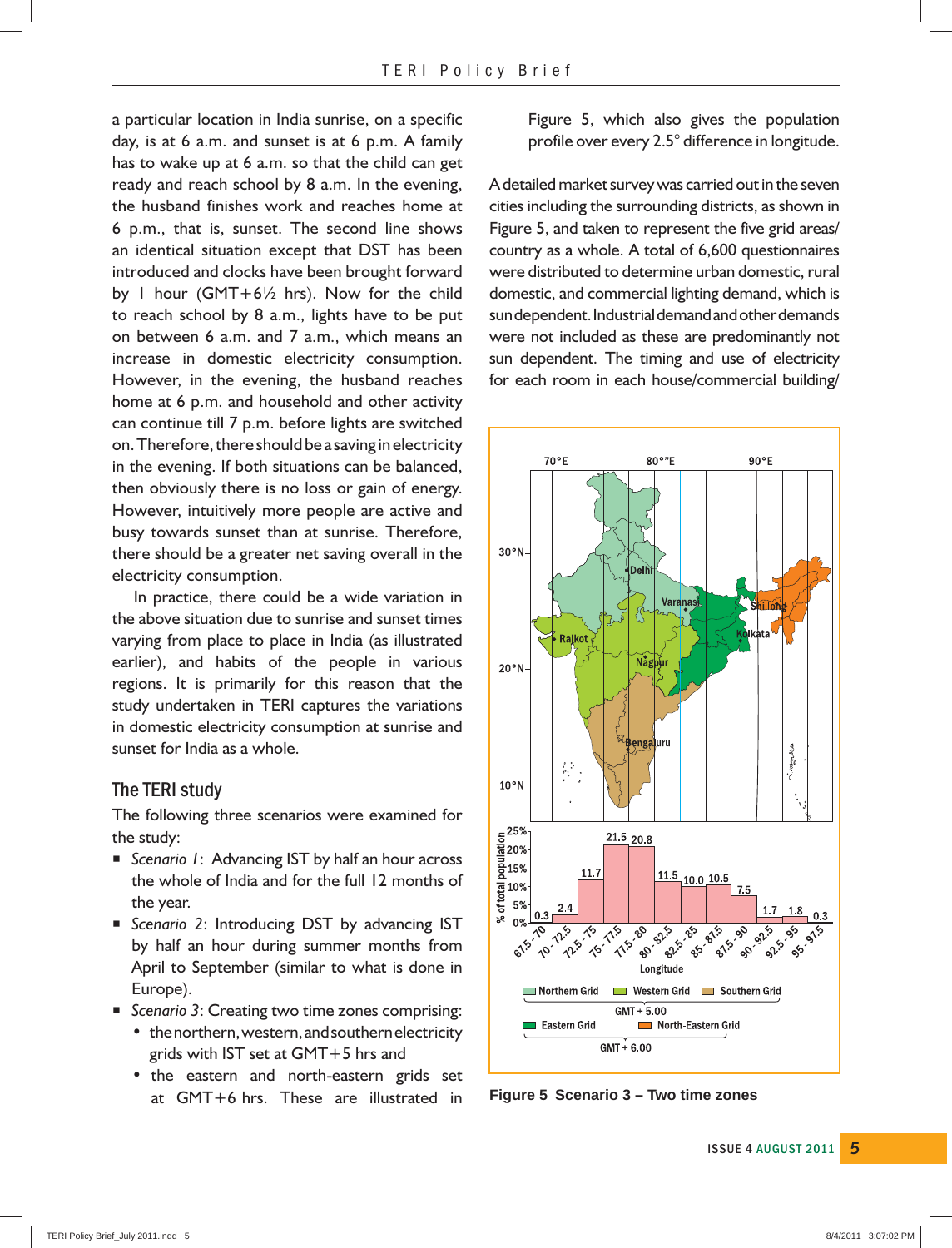shop, impact on shifting the clock by half an hour, waking up time, sleeping time, attending school, office, and so on were recorded. For each of the three scenarios, the lighting consumption and load factors were calculated based on the data obtained through the questionnaires.

 The findings under the three scenarios are given in Table 1.

 In Scenario 1, the quantum of energy saved during evenings is higher than the energy required in the mornings, resulting in a net energy gain. However, as a percentage of total availability of electricity, the savings are very low. In Scenario 2, the situation is very similar. In Scenario 3, since there is a backward shift in the time of the northern, western, and southern grid areas, there will be half an hour of extra sunlight during the morning, and half an hour of extra darkness in the evening, resulting in a net increase in energy consumption.

 An analysis was also carried out on the impact of the three scenarios on the overall load curves for each region. This showed that while there was a small increase in the morning peak, the evening peak (which is also the day's peak in most cases) generally takes the form of a plateau occurring well after the sunset. Therefore, shifting the clock by half an hour would not affect the capacity requirement to cater to the peak demand.

#### **International perspective: time zones and DST**

#### *a) Time zones*

As the earth completes one revolution (360° longitude) in 24 hours, internationally there are 24 standard time zones of 15° longitude. Each country sets its own local time, which is expressed in the number of hours in advance of GMT.

 In countries where the territory covers many degrees of longitude, it is not feasible to set a single time zone. Russia, for example has nine time zones ranging from GMT+3 hours to GMT+12 hours. Continental USA has four time zones. Although China covers five standard time zones (GMT+ 5 hrs to GMT+9 hrs), it standardized on only one time zone (GMT+8 hrs) in 1949.

 The whole of India covers two standard time zones (2 hours). But, India has just one time zone, which is GMT+5½ hours and corresponds to the longitude of the 82.5° E passing very close to Allahabad. We can notice from Figure 5 that over 40% of the population is located between 75° E and 80° E representing just 20 minutes of time difference, and 86% of the population is located between 72.5° E and 87.5° E representing one hour. This heavy concentration of the population in middle India is another factor against any change in the current status.

| <b>Table I</b> Savings/losses                                                                             |                                              |                    |                         |                                                     |                                       |  |
|-----------------------------------------------------------------------------------------------------------|----------------------------------------------|--------------------|-------------------------|-----------------------------------------------------|---------------------------------------|--|
|                                                                                                           | Total availability<br>of electricity<br>(BU) | Net saving<br>(BU) | <b>Net loss</b><br>(BU) | <b>%age of total</b><br>electricity<br>availability | Value of saving/<br>loss in Rs crores |  |
| <b>Scenario I</b> -IST+ $\frac{1}{2}$<br>hour                                                             | 746.50                                       | $1.02 - 1.10$      |                         | $0.14 - 0.15$                                       | $306 - 330$                           |  |
| <b>2-DST, 746.50</b><br><b>Scenario</b><br>that is, $IST + \frac{1}{2}$ hour<br><b>April to September</b> |                                              | $0.69 - 0.84$      |                         | $0.09 - 0.11$                                       | $207 - 252$                           |  |
| <b>Scenario</b> $3-$ Two 746.50<br>$time zones - GMT + 5$<br>hrs and $GMT + 6$ hrs                        |                                              |                    |                         | $0.54 - 0.64 \mid 0.07 - 0.09$                      | $162 - 192$                           |  |
| Note: a) $BU =$ Billion Units = $10^9$ Kilowatt hours                                                     |                                              |                    |                         |                                                     |                                       |  |

b) Value of savings/losses calculated at Rs 3 per kWh

**6 ISSUE 4 AUGUST 2011**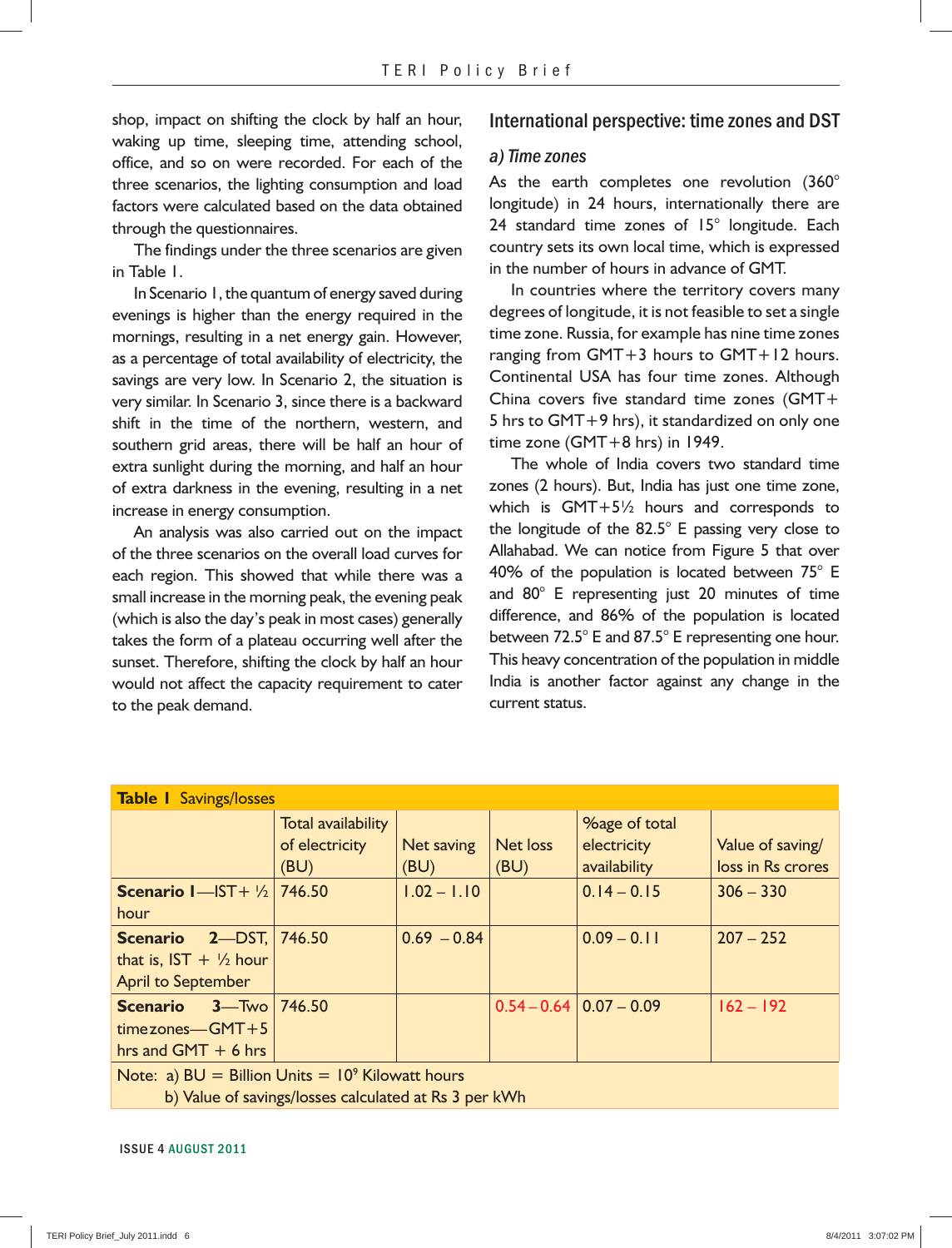#### *b) DST*

Those countries that are close to the equator, where the variation/difference in the length of days during the year is not significant, do not benefit from introducing DST (in terms of energy savings). The impact of introducing DST in India is observed to be insignificant in the TERI study. The further away from the equator, the greater the number of countries, which have introduced DST.

 The USA, Canada, and Europe and the southern part of South America, Africa, and Australia have DST. A number of other countries have experimented with DST, but abolished it at some point of time. India once implemented DST, briefly during World War II. Some of the countries in the region (Pakistan, Bangladesh, among others) in recent years have discontinued the use of DST. Interestingly, Russia, which had DST, abolished it as recently as February 2011.

 According to Wikipedia, "The practice of DST has been both praised and criticized. Adding daylight to afternoons benefit retailing, sports, and other activities that exploit sunlight after working hours, but causes problems for farming, evening entertainment, and other occupations tied to the sun. Its effect on health and crime is, however, less clear. Although an early goal of DST was to reduce evening usage of incandescent lighting, formerly a primary use of electricity, modern heating and cooling usage patterns differ greatly, and research about how DST currently affects energy use is limited or contradictory. The DST clock shifts

present many other challenges. They complicate timekeeping, and can disrupt meetings, travel, billing, recordkeeping, medical devices, heavy equipment, and sleep patterns. Software can often adjust computer clocks automatically, but this can be limited and error-prone, particularly when DST protocols are changed." (http://en.wikipedia.org/ wiki/Daylight\_saving\_time)

#### **Conclusions and recommendations**

Given the findings, TERI does not find any value in investing in any of the identified options—DST, IST or in demarcating the country in two time zones. *Prima facie* it appears that given the small saving potential in Scenario 1 and 2, financial and social costs (some of those listed in the previous section may apply) will offset or even negate the savings.

 It is also observed in the TERI study that the majority of the households in urban areas align their daily activities with their office or school timings; therefore, a change in these will have the same impact as changing the clock twice a year and would be far more simpler to implement. In addition, various studies have shown promising results in terms of energy savings and load management by influencing consumption pattern through appropriate price signals (Time of Day metering). The government needs to focus its efforts on these simple measures that would yield greater benefits rather than any tinkering with the clock.

**ISSUE 4 AUGUST 2011 7**